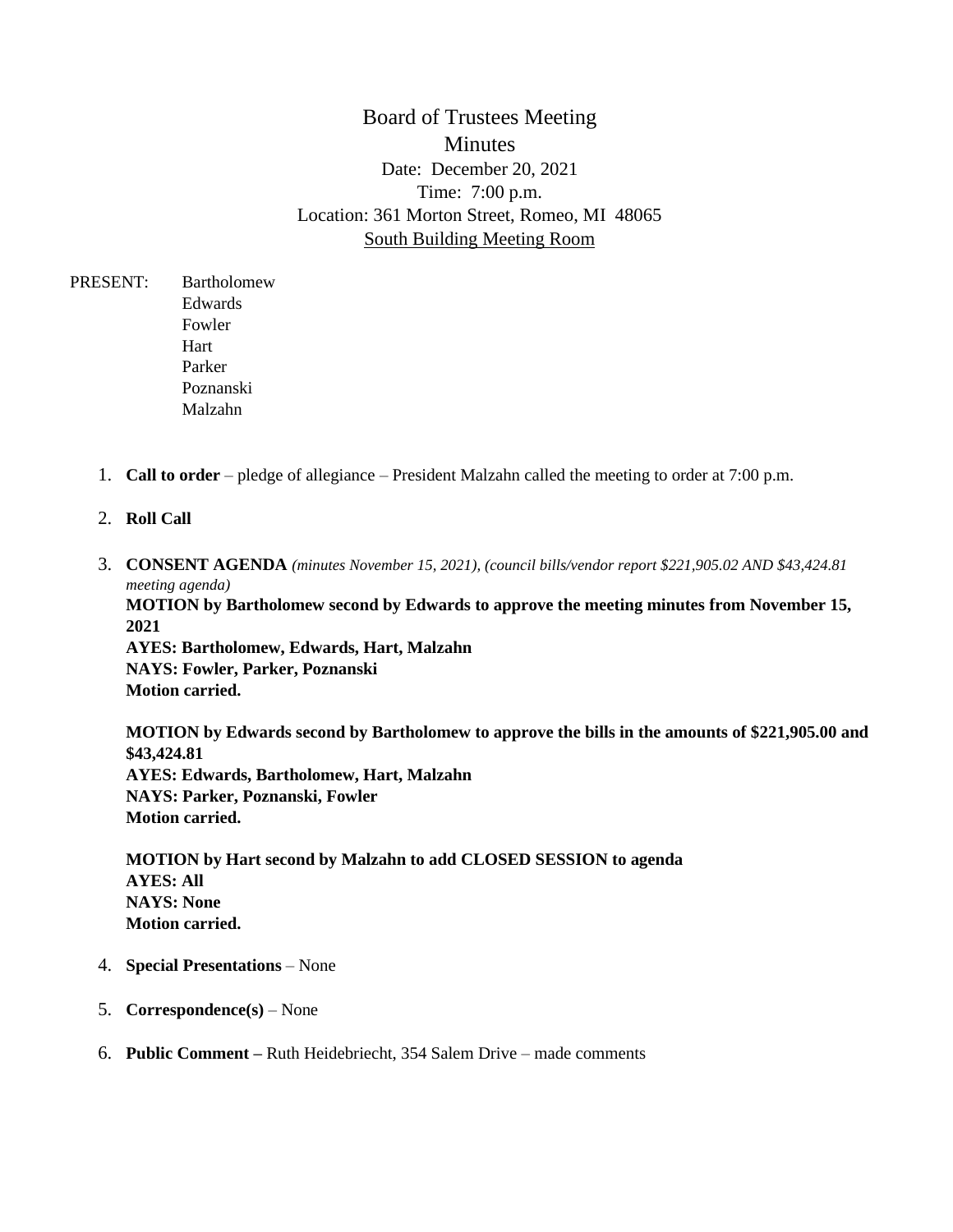#### 7. **Officer reports**

a. President –

As we approach the end of 2021, I want to personally thank our Romeo residents for their abundant support. I can't thank enough, the Village employees, for their hard work and dedication. Although this year has certainly had its share of difficulties, we have all worked together to find solutions that have made us a financially stronger and a much safer community. I also thank the Trustees for their service to this Village and look forward to the good work we will do together in 2022.

I attend another SEMCOG Executive Committee Meeting on Friday November 3<sup>rd</sup> at the Detroit Adventure Center. The meeting featured an informational session from MDOT director Paul Ajegba, an overview of Infrastructure Investment and Jobs Act from Tiffany Gunter, Deputy Director of SEMCOG, and important legislative updates from SEMCOG Executive Director Amy O'Leary.

If you have not been to the DAC – I urge you to check it out – it's a great interactive learning space for families focused on the natural resources Michigan has to offer – it's located on Atwater Street in Detroit.On November 18<sup>th,</sup> I attend the 2 day Michigan Association of Mayors and Presidents Conference. Key take-aways were best practices in Manager/President roles and responsibilities, Parliamentary Procedures, as well as policy making and proclamations.

The RWB Chamber of Commerce EMMA's (extraordinary member merit award) were held on December 2<sup>nd</sup>. Congratulations to all the award winners! Especially to Greg Brynaert who received the Lifetime Achievement award, and to Ruth Heidebreicht who was honored with the Community Leadership award. It was my honor to nominate and present the Beautification/Brick Award to Joe Warden & Kim Davis from Tri-County Bank! What a turn out we had for the Christmas Parade and Village Tree Lighting! The park was absolutely packed as we all gathered to welcome Santa and Mrs. Claus who helped us welcome the holiday season! They graciously accepted a key to the Village from me, and joyfully greeted all the good boys and girls who came to visit with them.

Clara Russell and her staff at the RWB Parks and Rec, along with the Romeo Lions orchestrated this event and truly outdid themselves again this year! Before the parade I was joined by Clerk Trapp (and her daughters) Trustee Bartholomew, Bruce Twp Supervisor Mike Fillbrook, Bruce Twp Clerk Kraft (and her husband) and Bruce Twp Trustee Lisa Craffy to pass out over 400 glow sticks and fiber optic lights to the gathering crowd. We had so much fun!

I send a HUGE thank you to Chris and Diane Smiles who organized the Samaritan House Sharing Tree again this year. I was able to lend a hand, along with their other volunteers, wrapping, sorting and delivering Christmas gifts to over 163 local families and 24 group homes in need. Diane and Chris spend countless hours throughout the year on this program culminating in a week-long effort to prepare & distribute the donated gifts to those in need.

Washington Township hosted a 3<sup>rd</sup> Parks & Rec Meeting workshop meeting on December 8<sup>th</sup>. Thank you Trustees for attending with me in a show of support for Romeo. I'm sad to report that the Washington Twp Board voted 5-2, at their December  $15<sup>th</sup>$  meeting, in favor of a re-forming the commission with a Seven Member Board. Five would be from Washington Twp, two from Bruce and it will exclude Romeo from having a representative. I am waiting for more information and next steps – if any – from Supervisors Preveti and Fillbrook, but I am anticipating the cancellation of the scheduled January  $12<sup>th</sup>$  workshop meeting. December 14<sup>th</sup> – RCS vs Oxford Varsity Game - Thank you Coach Marvin Cushingberry and RCS Athletic Director Cody Smith for inviting me to welcome the Oxford Wildcats to Romeo as they returned to the basketball court on Tuesday, December  $14<sup>th</sup>$ . It was my privilege to make and present them a poster print that the Coaches had signed by the players. The print was a photograph of Romeo Rock with Oxford Strong painted on it. Shout out to Brielle Cichocki an[d Katherine](https://www.facebook.com/katherine.hemphillrice?__cft__%5B0%5D=AZWBRGAlScwru0JS4t13etSmur9z1vZxXWrZscT0FHhkH9UDJwjVf6OyPzmi7gm9JJw4tnbHuQZcwhLWEPZLTVhARvdmmyj0orIC8id7NmPGpqa0_TMu3hf-Ko67XHuDwHY6fNhKlnR1sASiDRxson_QFrxV54U-K-e52XMVHJIYtVGVtvAVdhkDO3_2cNeBfaI&__tn__=-%5DK-R) Rice for their amazing painting skills! Please continue to send warm hugs and pray for our neighbors as they continue to make a path forward in the aftermath of such tragedy.

"Love" is officially coming to Romeo on Friday January 14, 2022. Everyone is invited to attend the First Day of Issue Dedication Ceremony from the United States Postal Service at 11:00 am at the Romeo Masonic Lodge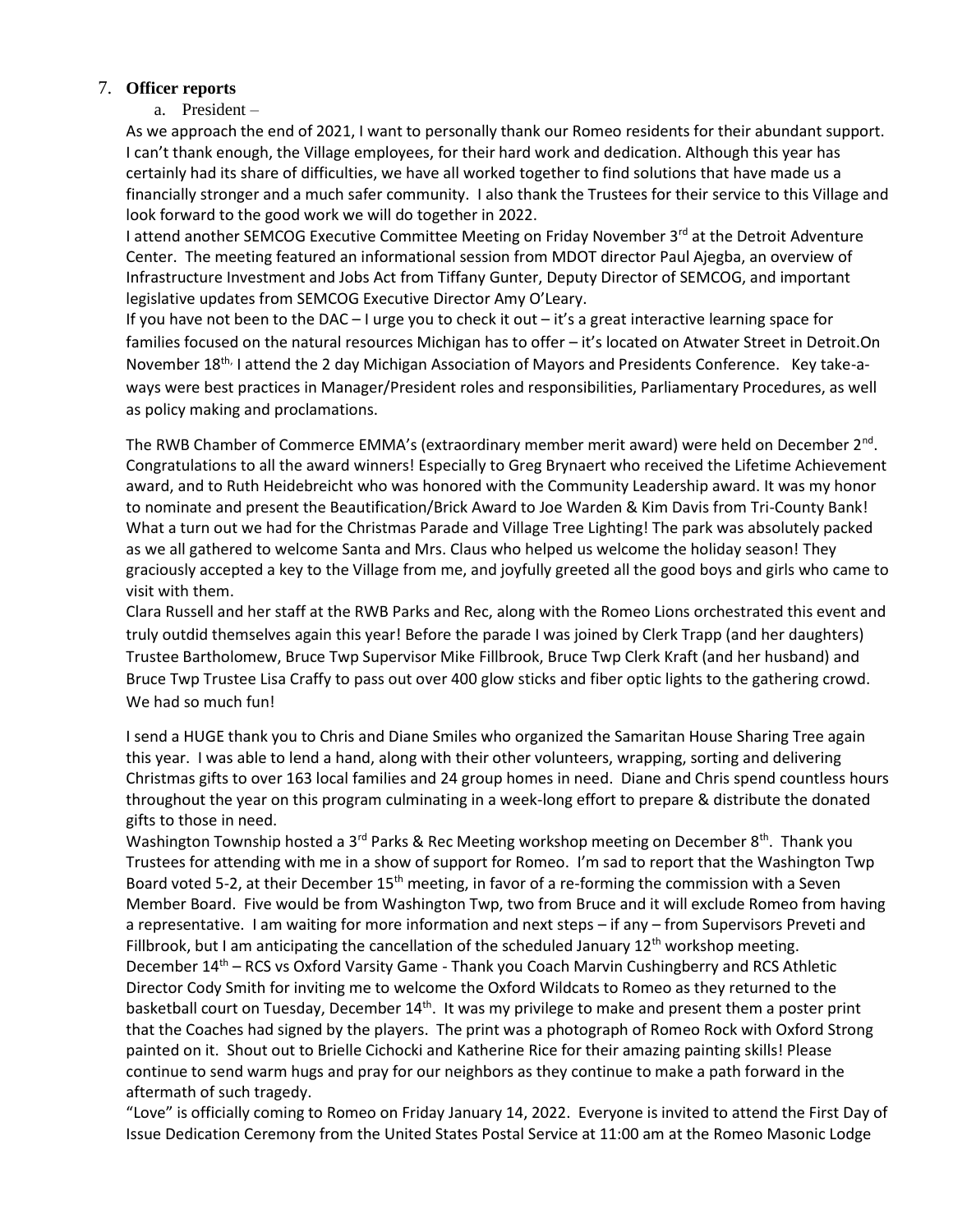here on Main Street. Come and meet your new Romeo Postmaster Ms. Stacey Isman, along with other dignitaries including the artist who designed and illustrated the stamp. Paul Grose from WDIV Channel 4 will be the master of ceremonies. Your RSVP is requested at usps.com/lovestamps.

I am pleased to inform you that Romeo has a new Police Officer. Our newest employee who will be replace retired officer Lynda Blevins is Officer Kata Ante. He comes to us from the City of Detroit, where was assigned to the SWAT team and also served as a resource officer. Kata Ante will be officially sworn in by the honorable Jennifer Andary at our January 18<sup>th</sup> meeting and will be a great asset to our residents. As always I continue to hold regular office hours to meet with our property and business owners to address their concerns. If you have a concern, compliment or complaint that you need assistance with, please call my office at 586-752-3565, ext 3

b. Clerk –

On Thursday Dec 9<sup>th</sup> I facilitated the Tillson Residents meeting at the Parks and Rec Senior Center. I would like to thank Police Chief Sokolnicki, Village Attorney Mark Clark, Chief Battalion Jim Vowell from Bruce Township fire department, President Malzahn and Bruce Township Supervisor Mike Fillbrook for taking the time to answer residents' questions.

The night before I did attend the Parks and Rec meeting that was held at Washington Township We are in the process wrapping up our first audit with the firm Gabridge and Company. This season Santa's Helpers answered over 400 letters to Santa!

With that I would like to wish everyone a very Merry Christmas and a wonderful 2022!

c. Treasurer -

Audit documentation requested was provided to Clerk Trapp and auditors in October.

November 16, Forfeiture Properties were sent to Macomb County.

November 17, Reports sent to Bendzinski & Company for the Annual Information Statement in the completion for the Continuing Disclosure Undertaking. Audited Financial Statement is needed, Clerk to prepare.

November 30, mailed completed and signed Computerized Tax Roll Recertification requested by Michigan Department of Treasury.

Wish the residents, business owners, board members a Merry Christmas & Happy New Year. Pray for a better New Year

d. Trustees –

Trustee Fowler – Sidewalk bill was sent to his house in error.

Trustee Poznanski – Attended the Thanksgiving Community dinner at the Mason Hall, attended and helped out at the Santa Parade, attended the meeting Parks and Rec meeting at Washington Township Trustee Bartholomew – Reported that a resident heard water in her basement and DPW responded promptly and was thankful, spoke with resident about Tillson Street, attended the EMMA Awards and acknowledged President Malzahn

e. Ex-Officio Planning Commission – Trustee Fowler reported that the Planning Commission approved all the Special Land Uses that applied

## 8. **Committee Reports**

a. Bruce Sewer Capacity Subcommittee – Have not met. Emails have been exchanged.

### 9. **UNFINISHED BUSINESS:**

a**.** WWTP Crown Vic Sale **MOTION by Bartholomew second by Poznanski to reduce the price of the Crown Victoria to \$950.00 or best offer**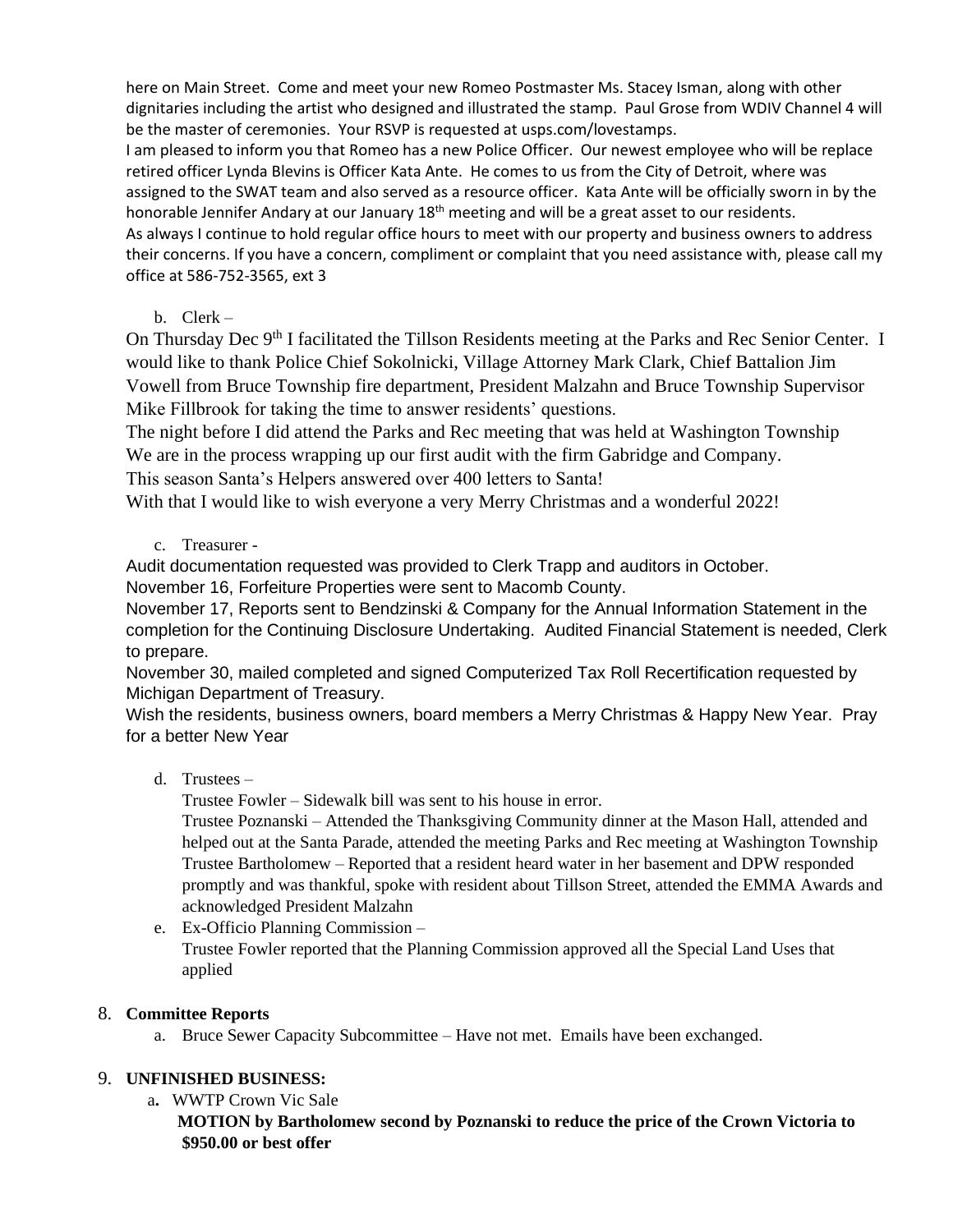**AYES: Bartholomew, Poznanski, Parker, Fowler, Hart, Edwards, Malzahn NAYS: None Motion carried.** 

#### 10. **NEW BUSINESS:**

- a. 2022 Appointments
	- **MOTION by Hart second by Fowler to approve the Village President's nominations for 2022 Annual Appointments**

| SUPERVISOR OF PUBLIC WORKS     | TIM METZ                    |
|--------------------------------|-----------------------------|
| SUPERVISOR OF WASTEWATER PLANT | AL LAPEER                   |
| WASTE WATER PROGRAM MANAGER    | AL LAPEER                   |
| <b>POLICE CHIEF</b>            | <b>DAN SOKOLNICKI</b>       |
| VILLAGE ATTORNEY               | <b>MARK CLARK</b>           |
| VILLAGE PROSECUTOR             | <b>MARK CLARK</b>           |
| PLBG. & HEATING INSPECTOR      | <b>KEN BORYCZ</b>           |
| ELECTRICAL INSPECTOR           | TIM DILLON                  |
| <b>BUILDING</b>                |                             |
| INSPECTOR                      | MICHAEL BOMMARITO           |
| NOXIOUS WEED INSPECTOR         | <b>DAN SOKOLNICKI</b>       |
| STREET ADMINISTRATOR           | PRESIDENT CHRISTINE MALZAHN |

**AYES: All NAYS: None Motion carried.** 

**MOTION by Hart second by Bartholomew to approve the Village Presidents' nomination of Elizabeth Kellog to fill the vacancy on the Downtown Development Authority, with term ending in December 2023 AYES: All NAYS: None Motion carried.** 

**MOTION by Poznanski second by Parker to approve the Village President's nomination and reappointment of Kelley Stephens and Sandra Brooks to the Cemetery Board AYES: All NAYS: None Motion carried.** 

b. WWTP Generator Engineering Proposal

**MOTION by Bartholomew second by Hart to approve the proposal from HRC for the generator and switchgear replacement located at the WWTP at a cost of \$42,100.00 AYES: Bartholomew, Hart, Fowler, Malzahn, Edwards, Poznanski NAYS: Parker Motion carried.** 

c. Romeo Middle School Resource/Liaison Officer Funding

**MOTION by Bartholomew second by Edwards to authorize President Malzahn to begin negotiations between Romeo, the POAM, the Romeo School District and Bruce Township to establish a job description, union position and cost share options for the purposes of a hiring a**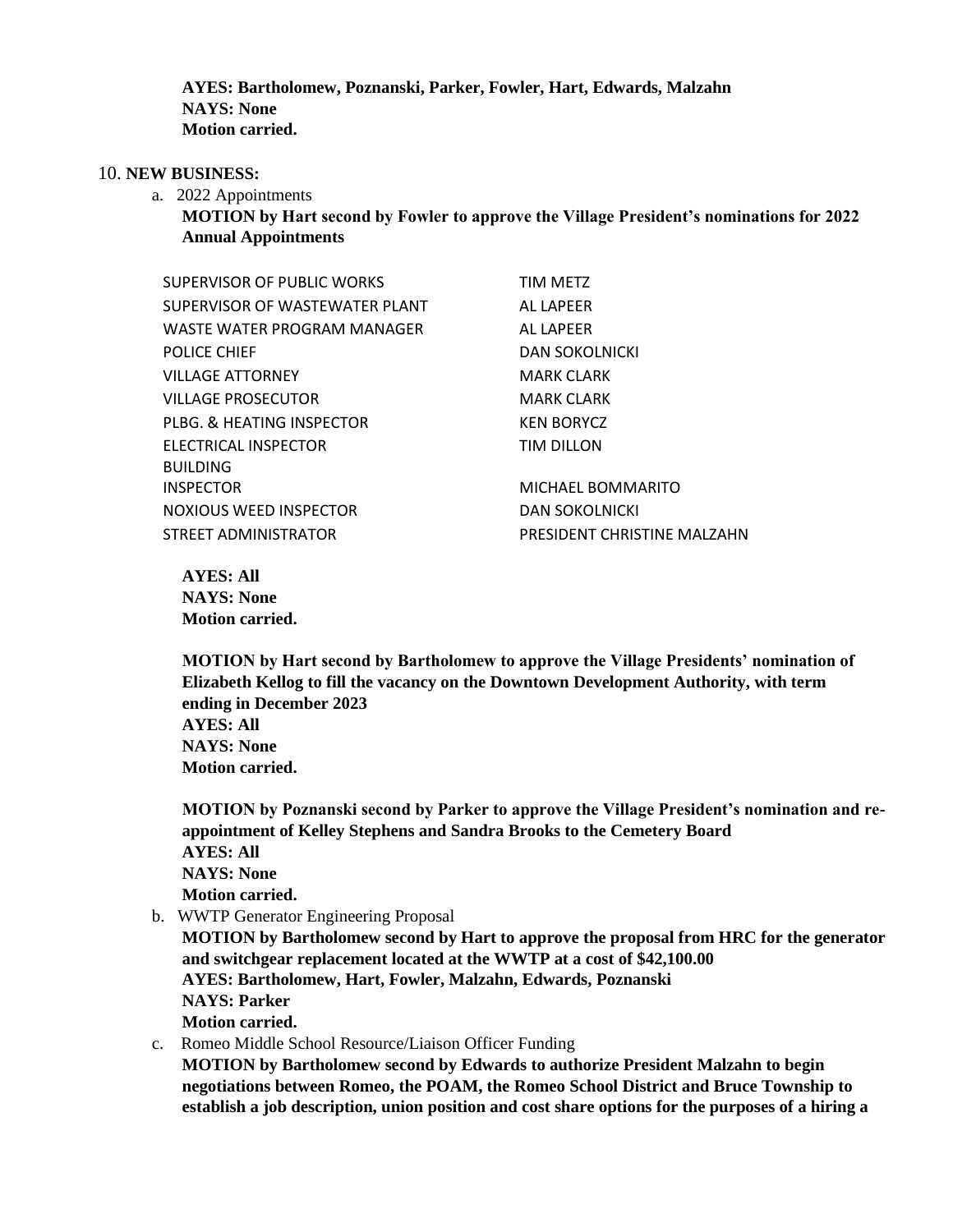**Romeo officer with jurisdiction/authority dedicated to the Romeo Middle School facility.**

**AYES: All NAYS: None Motion carried.** 

d. Village Hall Bathroom

**MOTION by Hart second by Bartholomew to table the bathroom remodel discussion until January 2022 AYES: All NAYS: None Motion carried.** 

- e. Parliamentary Work Session January 26, 2022, 6:30 p.m. Item was discussed. No board action taken.
- f. Marihuana License Approvals Item was discussed. No board action taken.
- g. RFP For Water and Sewer Rate Study Project

**MOTION by Hart second by Bartholomew to approve the bid by Municipal Analytics for the purposes of conducting a 2022 Water and Sewer Rate Study in the amount not exceed of \$18,500.00**

**AYES: Hart, Bartholomew, Malzahn, Poznanski, Edwards, Parker NAYS: Fowler Motion carried.** 

11. Closed Session

**MOTION by Malzahn second by Bartholomew to close regular session of the meeting AYES: ALL NAYS: None Motion carried.** 

**MOTION by Malzahn second by Bartholomew to enter into CLOSED SESSION for the purpose of real estate acquisition AYES: Malzahn, Bartholomew, Poznanski, Parker, Hart, Fowler, Edwards NAYS: None Motion carried.** 

**CLOSED SESSION began at 9:03 p.m.** 

**MOTION by Malzahn second by Edwards to enter into regular session at 9:37 p.m. AYES: Malzahn, Edwards, Fowler, Hart, Bartholomew NAYS: None ABSENT: Parker, Poznanski Motion carried.** 

12. **Adjournment**

**MOTION by Fowler second by Edwards to adjourn the meeting [at 9:37 p.m.] AYES: All NAYS: None Motion carried.**